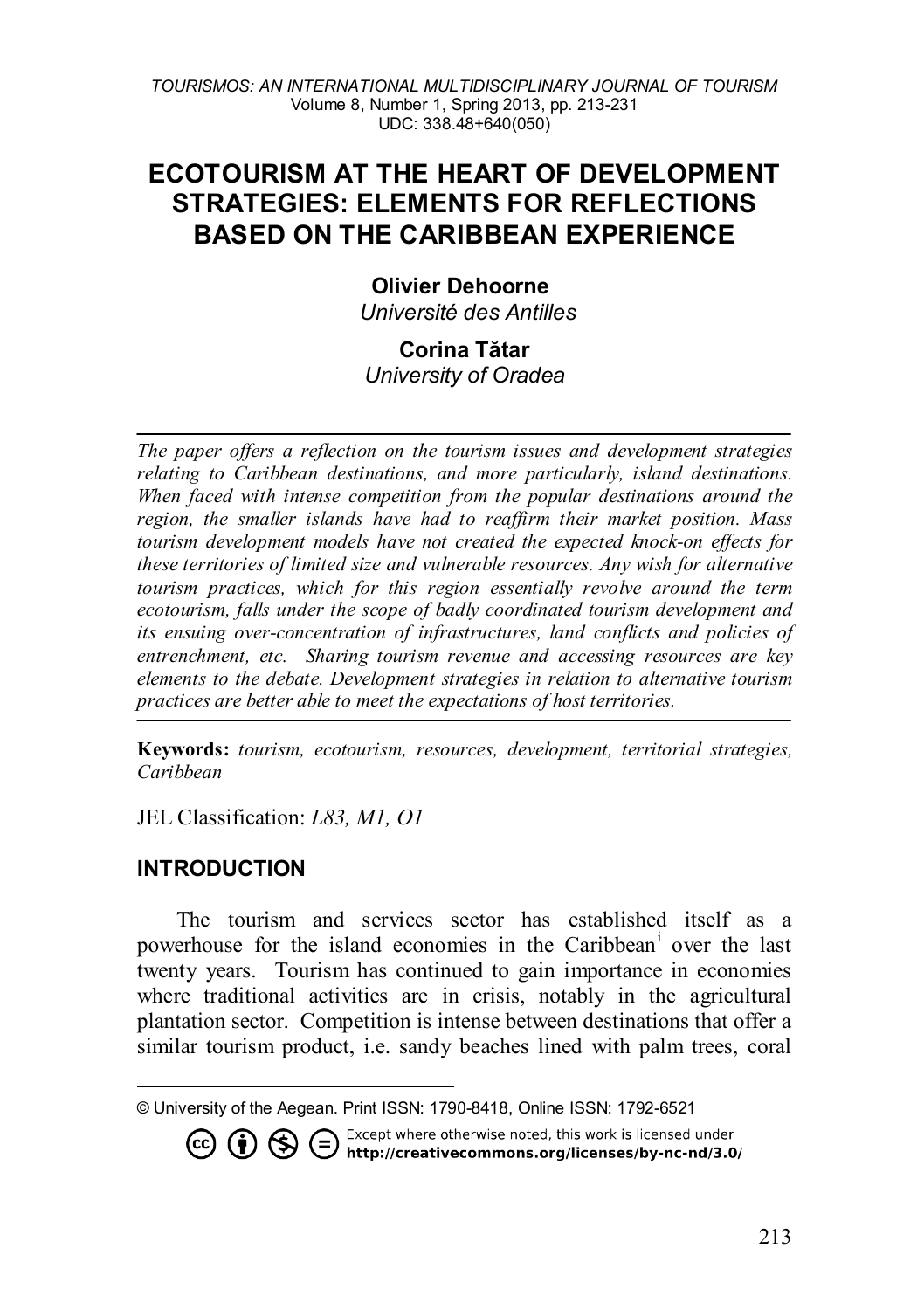reefs and a tropical festival atmosphere where carnivals and other musical events abound. Away from the stereotypes, this sector is mainly known for mass tourism concentrated in specialised tourism areas organised around large hotel complexes. This is undeniably important in terms of employment, but the advantages to the host societies and territories are deemed to be inadequate. Despite the magnitude of the flows of people and finance brought to the region by tourism, the existing development programmes are not without certain limitations when we consider the limited benefits to local economies, the impact of consumption levels and the environmental issues (Dehoorne, 2006).

It is only by keeping this context in mind that any reflection on ecotourism can make absolute sense. It is also proving vital that we contemplate new specific complementary approaches, properly integrated into the host environments and societies, and capable of providing alternatives to the classic coastal resort tourism along with a commitment to sustainable development. Indeed the advent of ecotourism in the Caribbean area at the beginning of the 1980s (Costa Rica's experience being the region's point of reference) (Weaver, 1994), has called for a fresh examination of local resources; this examination has brought a new dimension to the Caribbean, beyond the '4 Ss' (Pattulo, 1996; Sheller, 2003; Duval, 2004). The wealth of the coral reefs and the forests, the biodiversity, the Caribbean cultures are all seen in a new light; the tourist experience can then surpass that of the postcard paradise available in such standardised international locations as Cancun, Samaná, Varadero, etc. In truth the above aspects force us to reconsider tourism systems and development strategies for the Caribbean region.

As part of the reflection, our objective will be to study the issues and strategies that form around ecotourism. The analysis of the tourism phenomenon and its recent evolution at a regional level will enable us to describe the context from which this renewed interest in ecotourism, and more generally in alternative tourism practices, can be defined, and to then envisage a strategy typology which is formulated on a territory wide basis.

## **TOURISM IN THE CARIBBEAN AREA: THE DEVELOPMENT CHOICES IN QUESTION**

#### **The importance of the tourism phenomenon**

Tourism is the main source of foreign currency for the Caribbean and is a vital sector of activity in the region's development. Tourism revenue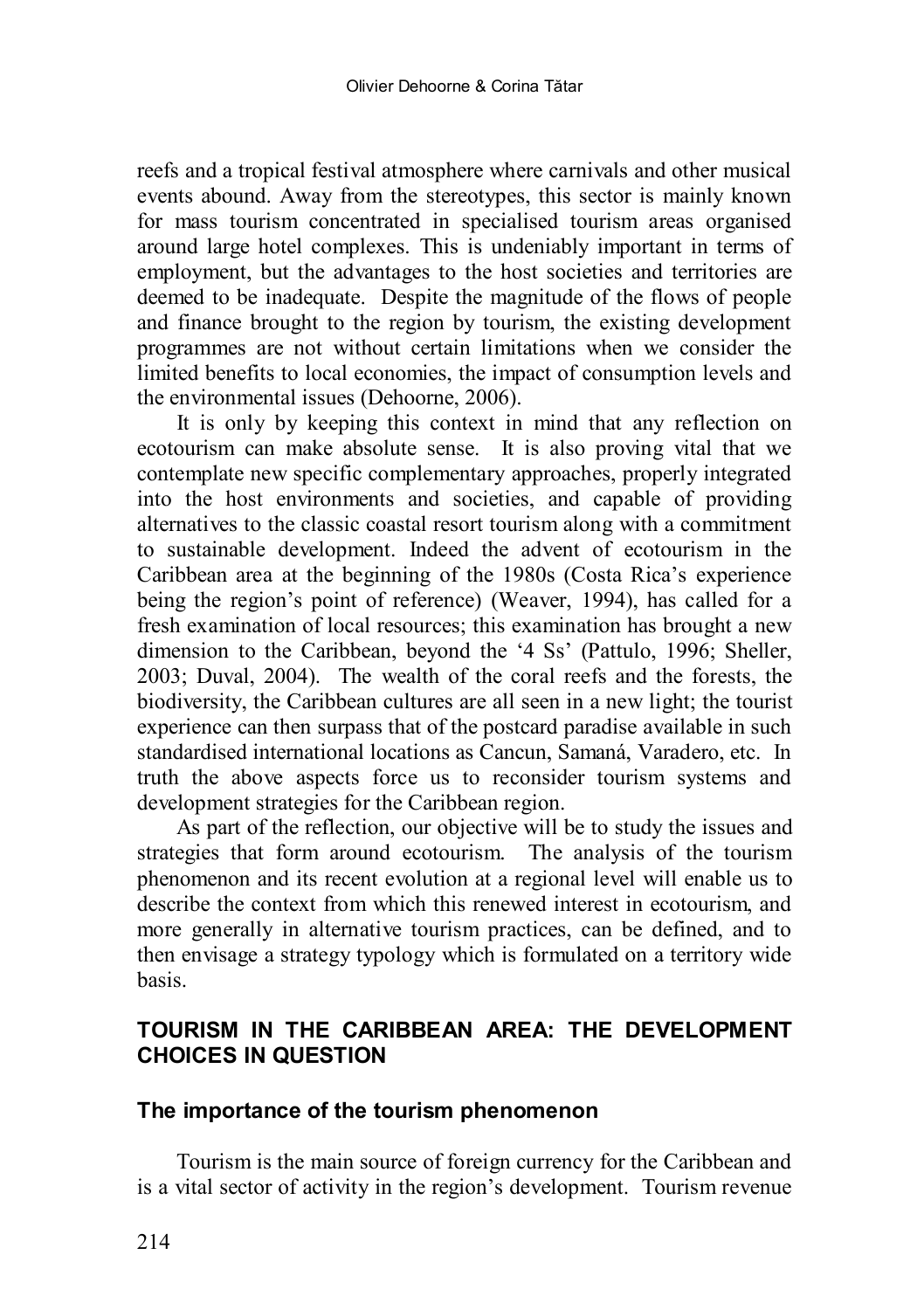was at 20,400 million US dollars for the insular Caribbean in 2005 (WTO, 2006) and the level of employment in this sector has now risen above 2.5 million (World Travel and Tourism Council, 2001). Tourism therefore directly and indirectly contributes 15.5 % of jobs in the region compared to a contribution of 6.3 % for jobs worldwide. Tourism, or in other words, internationalisation, creates jobs, stimulates the economy and supports diversification. Its earnings can easily amount to more than half of the GNP, for example, in Saint Lucia (64 %), Antigua and Barbuda (74 %) and the British Virgin Islands (82 %), and reach a record level of 91 % of GNP in the Turks and Caicos Islands. From the end of the 1980s tourism revenue in the Caribbean began to replace revenue earned from the traditional plantation economies and its dominance continues to hold fast. In the extreme situations of specialisation it provides two thirds of all jobs (US Virgin Islands) and its revenue can come close to being the equivalent of 20,000 US dollars per inhabitant (Cayman Islands).

Within two decades, Caribbean destinations which had previously been distant, expensive and reserved for elite groups, have become accessible to mass tourism. The number of visitors to the insular Caribbean has grown from 8.7 million in 1990 to over 19 million in 2004. Tourism from cruise ships (around 20 million) and pleasure boat sailing can be added to short break tourism. Overall, the islands and shores of the Caribbean (outside of the United States) received more than 40 million tourists in 2004 (Caribbean Tourism Organisation, WTO 2005). The dramatic growth in tourism is prevalent in a number of known international spots such as the resorts of Cancun and Costa Maya (Yucatán Peninsula), Montego Bay and Ocho Rios (Jamaica), Cayo Largo (Cuba) and Puerto Plata (Dominican Republic). The Caribbean Islands are at the heart of the system, with Puerto Rico and the Dominican Republic (approximately 3.5 million international tourists each in 2004), Cuba (more than 2 million) and Jamaica (1.4 million) (cf. Figure 1.) If throughout the whole region the volume of activity seems quite modest (notably in comparison to the numbers of visitors to the northern shores of the Mediterranean), the former should be re-examined in the light of the small stature of the host territories and their demographic burdens (Dehoorne, 2007). The Caribbean destinations that dominate the marketplace have opted for mass tourism strategies; they have organised themselves around impressive coastal resorts that offer relatively cheap breaks.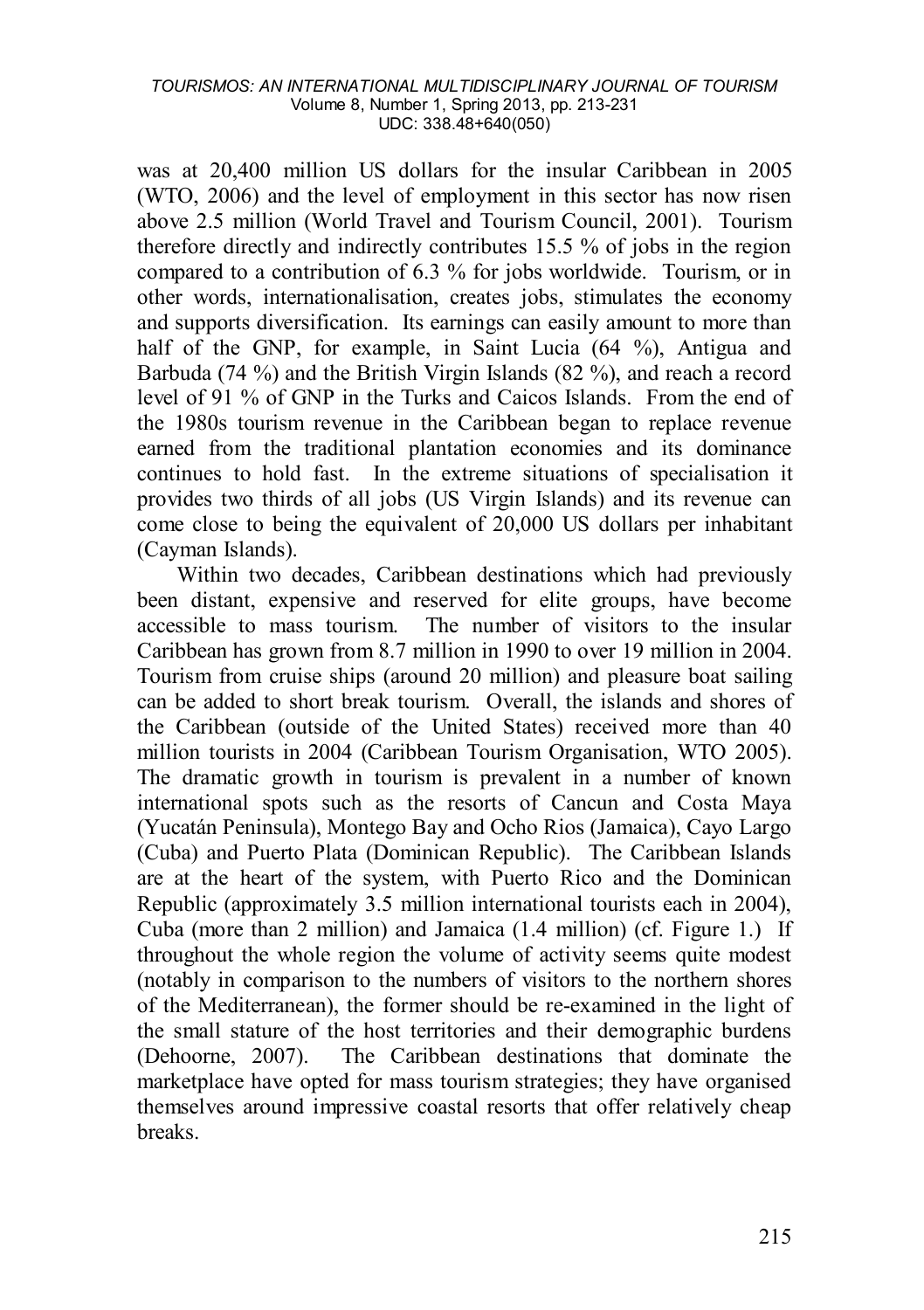

0.0 degrees - EA

## **Figure 1** Incomes from international tourism in the Caribbean (2005)

#### **Limitations of the current means of development**

Source : Markt Taurkon Organization

From an economic point of view there are several limitations that need to be highlighted. Poorly diversified tourism offers are based on cost driven commercial strategies and the advent of mass tourism in the tropics cannot be separated from these commercial realities. With reference to the importance of financial flows through the territories, the revenue share that actually promotes the development of these nations could be considered inadequate. Varying factors have helped to explain the limited knock-on effect, such as the significance of all-inclusive packages; these have been essentially put together from provider cities where tourism companies control the marketplace. The importance of international capital must also be emphasised. Capital external to the Caribbean controls more than 60 % of the region's receiving capacity and smaller island states have then been obliged to adopt attractive tax systems to entice investors. All the difficulties involved in supplying provisions to tourism facilities also fall within the overall logic that denies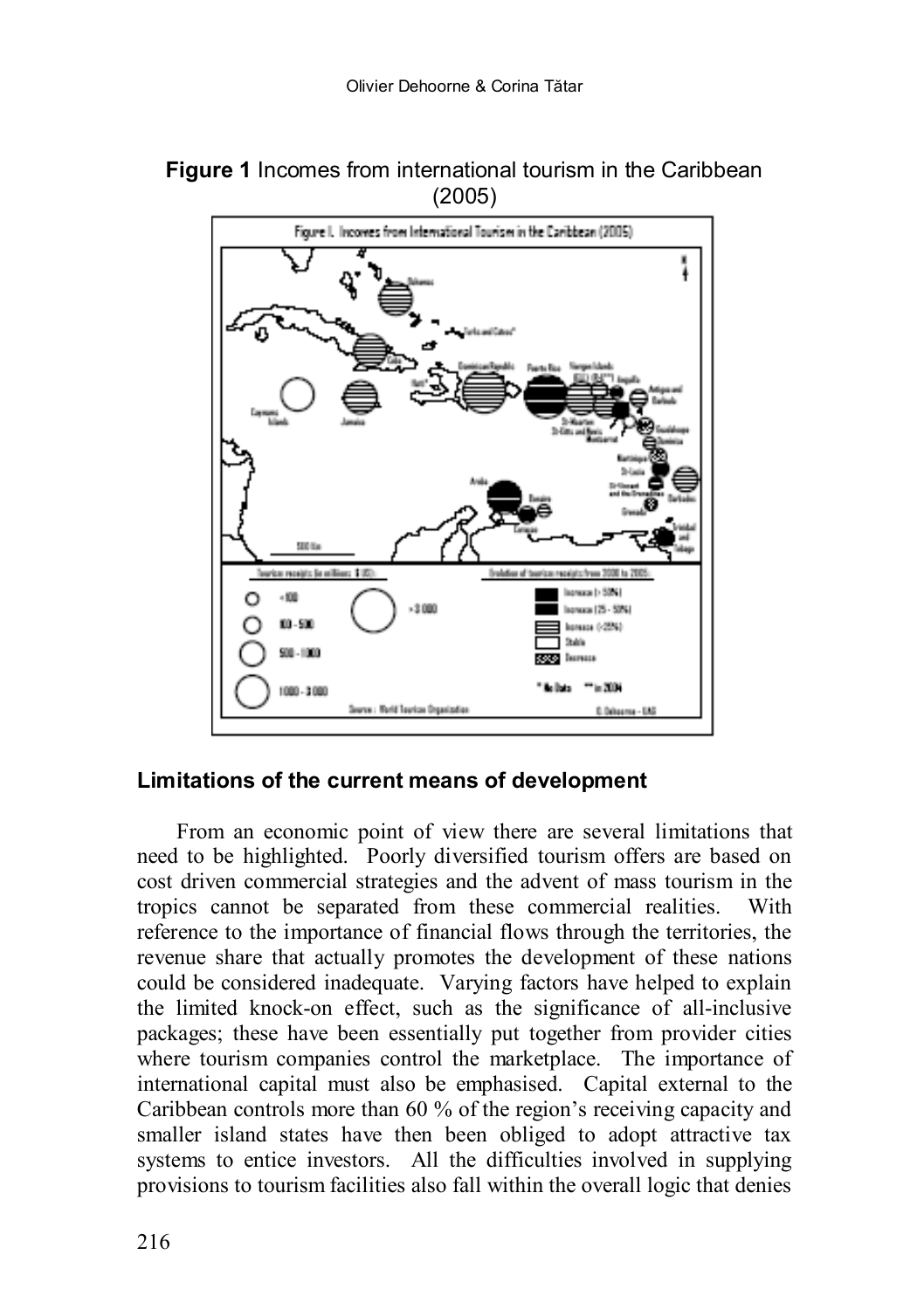local companies 'a look in'. Packed and frozen food imports are equivalent to a 50 % loss in declared tourism revenue, as in Saint Lucia (Wilkinson, 2004).

Indeed, the economic development of the region has been influenced by a long line of external control. Tourism has come to the rescue of traditional hard-pressed economies and island economies that bear the scars of their plantation history. It has led to a new phase of development opening up for these islands, but the mechanisms involved are continuing to follow the plantation cycle, hence the term 'plantation tourism' (Weaver 1988). This extraverted development can be characterised by an increased competition in the provision of a single product aimed at a marketplace controlled by a number of large transnational groups. The dependence of these states on tourism and their considerable economic vulnerability in general, can be explained by the fact that their economies are young, that their institutional capabilities are limited and that their financial and technical capabilities are minimal (Brigulio et al. 1996; Lockhart & Drakakis-Smith 1997). Short term economic imperatives prevail when these underemployment and debt-ridden states have to make choices. An example is the balance of payments for Barbados which showed a deficit of 145 million US dollars in 2000 for an external debt of 30 % of the GDP; Antigua's external debt (425 million US dollars in 2000) now amounts to 69 % of its GDP. The top priority for these countries is to boost their employment markets. Although these markets are unstable and precarious they help reduce the impact of economic and social crises.

The decision to give priority to stays that are born from a policy of enclosing tourism locations has reinforced the above economic limitations. The idea of having enclosed holiday sites fulfils a dual purpose within an entrenchment rationale: on the one hand it recognises the importance of security because it is a matter of protecting people from the risks of international terrorism and local petty crime in general, whereas on the other hand it has an economic advantage in that visitors' spending is easier to control because it takes place in standardised sites which are cut off from the outside world. This way of working, i.e. minimising contact with local people, is very disappointing for many visitors in search of more intense and reality based experiences of the host territory. If the vast majority of tourists are happy with this type of break, for others, choosing a holiday in an enclosed location is only a first step towards an anxiety-provoking, but appealing faraway land that will guide the tourist to other individualised experiences, more integrated into the host societies.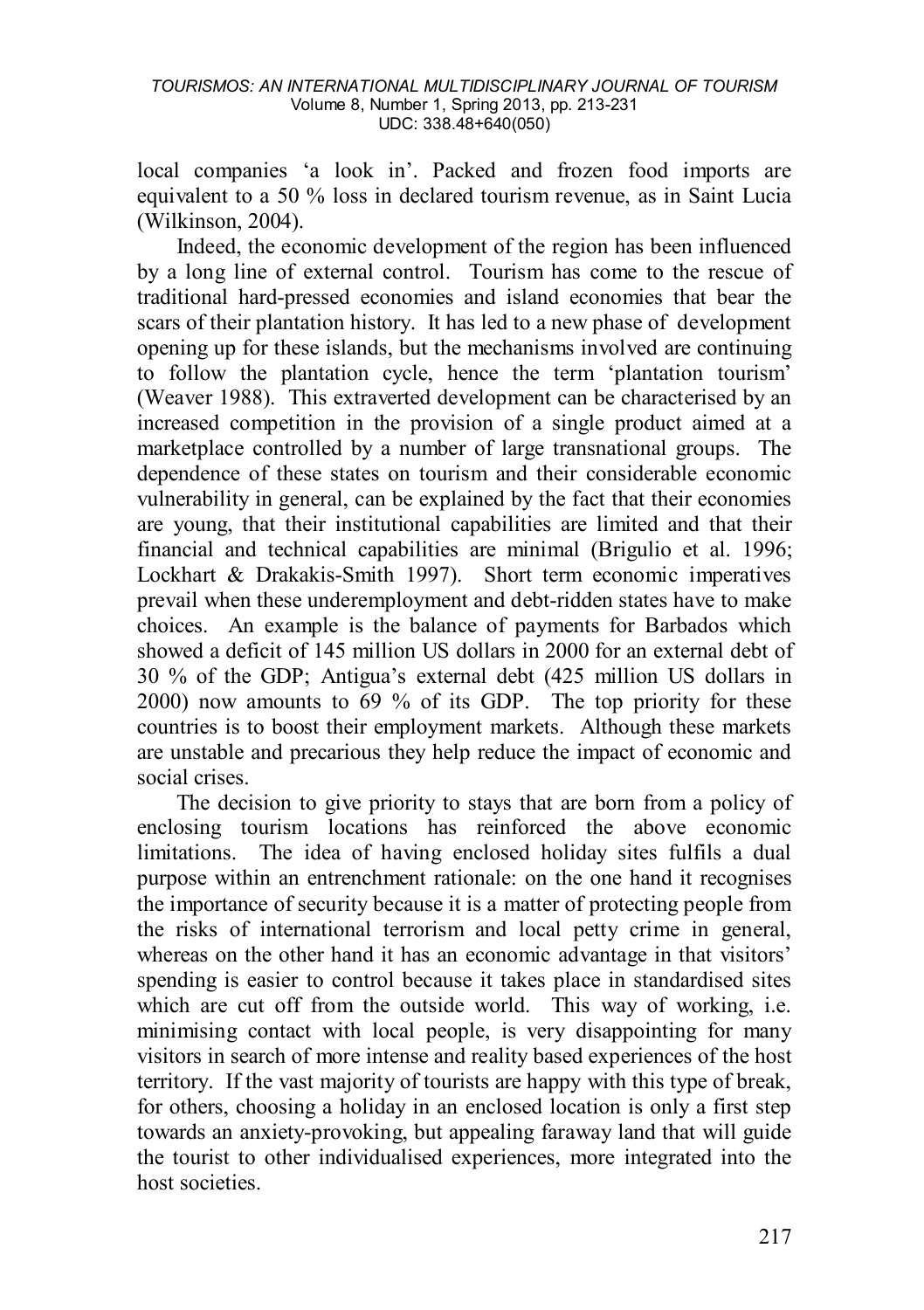The third aspect to be highlighted in regard to the limitations of current development is that involving ecological issues. The wealth of these shores comes from both tangible and intangible resources (especially biophysical) that have a high added value (the coral reefs). Tourism consumption modes cause damage locally which adds to that engendered by urbanisation and demographic pressures (Island Resources Foundation 1996; Saffache 2000). We need to reflect on the impact of mass tourism, may it be from cruise ships (Wilkinson, 1999), the increased mooring of pleasure boats on the coral reefs (the Grenadines), the problems of waste management (Aruba, Jamaica) or untreated and partially treated waste water (Aruba, Cayman Islands, Grenada, Dominican Republic, etc). Coastal districts are deteriorating rapidly on these smaller islands and the non replacement of resources raises concerns about development choices; at the moment these choices come under particular requirements for economic growth (Daly 1990; Goodland 1992) and do not work in favour of a well thought out diversification or a real development strategy.

Too often, Caribbean territories are faced with the situation of being simple reception providers within an international tourism system where there are limited prospects for local participation (problems of capital or access to provider markets). It is therefore with this context in mind, where the importance of tourism flows contrasts with the limited revenue and where key questions need to be asked about management choices and resource enhancement, that consideration must be given to finding alternative forms of tourism, firmly rooted in the host territories and populations so as to achieve a genuine developmentally sustainable tourism plan of action. Ecotourism is thus at the centre of these new discussions (Breton 2001; Dehoorne 2006).

### **THE NEED TO DEVELOP ALTERNATIVE APPROACHES: ECOTOURISM AT THE HEART OF THE DISCUSSION**

#### **Ecotourism - from theory to practice**

Ecotourism can either provide an alternative approach to development that assists in the preservation of protected natural areas, it can be a tool against poverty or it can be an instrument for sustainable development at the centre of new governance models (World Tourism Organisation 2003 and 1992). It also offers a new conceptual framework that can be used to implement revitalised development procedures based on revenue from a better thought out and organised tourism consumption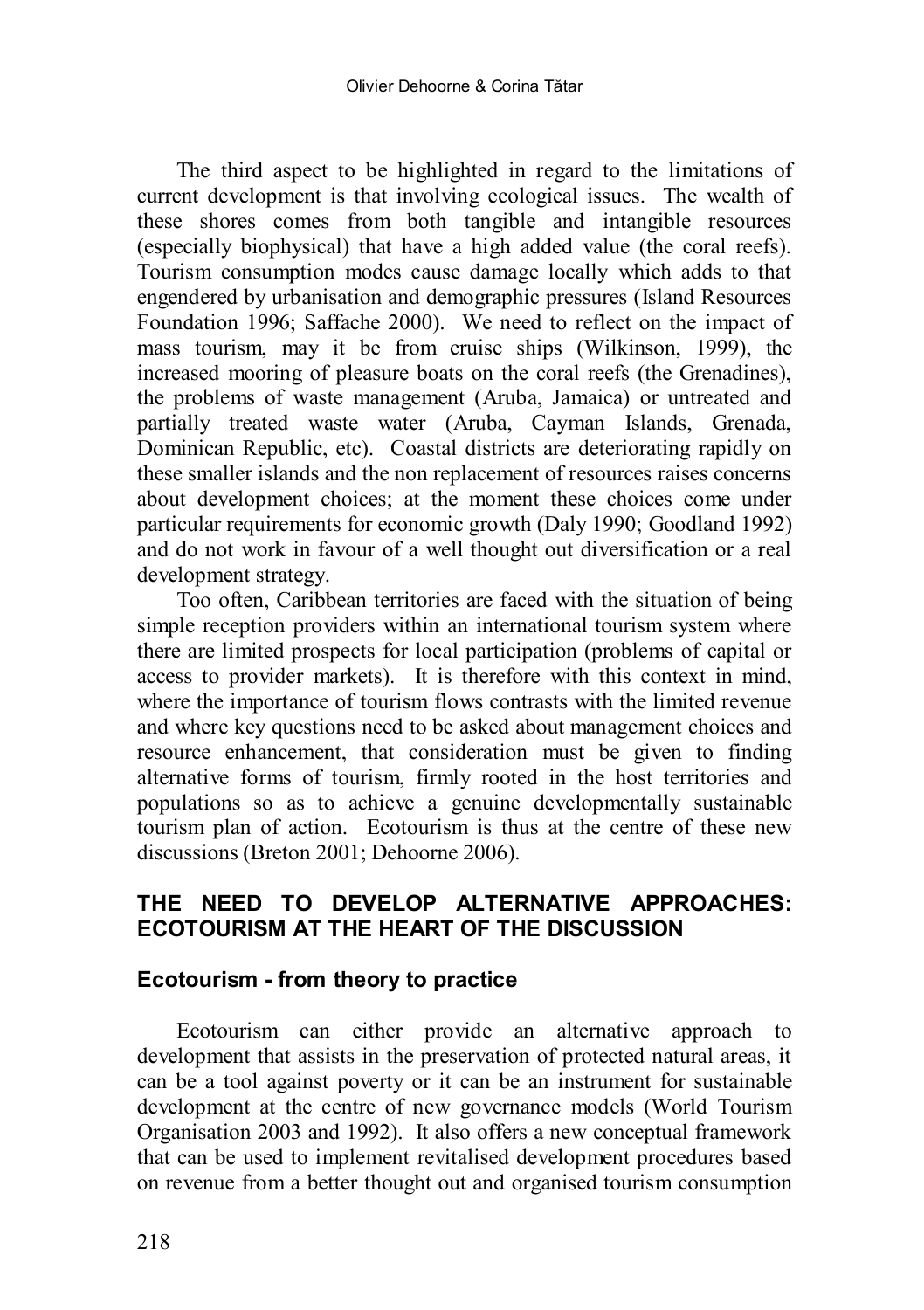(Blamey, 2001). Ecotourism, as a gentler variant on tourism, covers the realms of nature tourism, cultural tourism, and outdoor scientific or sporting activities.

In contrast to mass tourism, ecotourism is associated with activities that have a limited impact on the physical and cultural environment (Lequin, 2001). It therefore represents a form of tourism that has a marginal impact on host areas and societies. Derived revenue helps finance the protection of the relevant milieux, and the activities involving small groups of visitors demand very little of the natural resources. Particular attention is paid to the nature of these visitors' consumption and to the need to recycle; discussions on water resources, energy and waste are essential. Ecotourism goes beyond the simple preoccupation of preserving a milieu; it includes the human dimension, placing an emphasis on the respect and understanding of host societies, themselves participants in the development programmes.

The main principles of ecotourism are as follows: respect for environments and natural/cultural resources, making visitors more responsible and involving the local population in activities that promote themes of 'coming together'. Immersion into the local culture plays an important role in the intensity of the tourism experience (cf. Table 1).

A sense of responsibility, participation, local governance and sustainability are some of the necessary elements linking the ecotourism experience to models of ethical tourism, fair tourism and solidarity tourism. The above relatively conceptual terms, defined by charter, attempt to explain an alternative view of travel and tourism, one more sensitive to the needs of the host societies. "Ecotourism offers a different type of holiday; it embodies new trends of thinking on tourism development and on the tourism experience that sit well with the principles of sustainable tourism, i.e. a form of tourism that is respectful towards the environment, and in a wider sense, that represents resource protection, respect for cultural identities and responsible stakeholders" (Lequib, 2002).

Ecotourism advertising, along with its pretentions and the abundance of labels, has appeared under various guises in the move from theory to practice, the aim being to capture a very profitable segment of the tourism market, i.e. the rather wealthy niche groups who are in search of unique experiences (WTO 2003). These new opportunities explain the blurring that surrounds ecotourism in commercial practices where the manifold increase in the sometimes incoherent marketing schemes have been accompanied by many types of 'self-labelling'.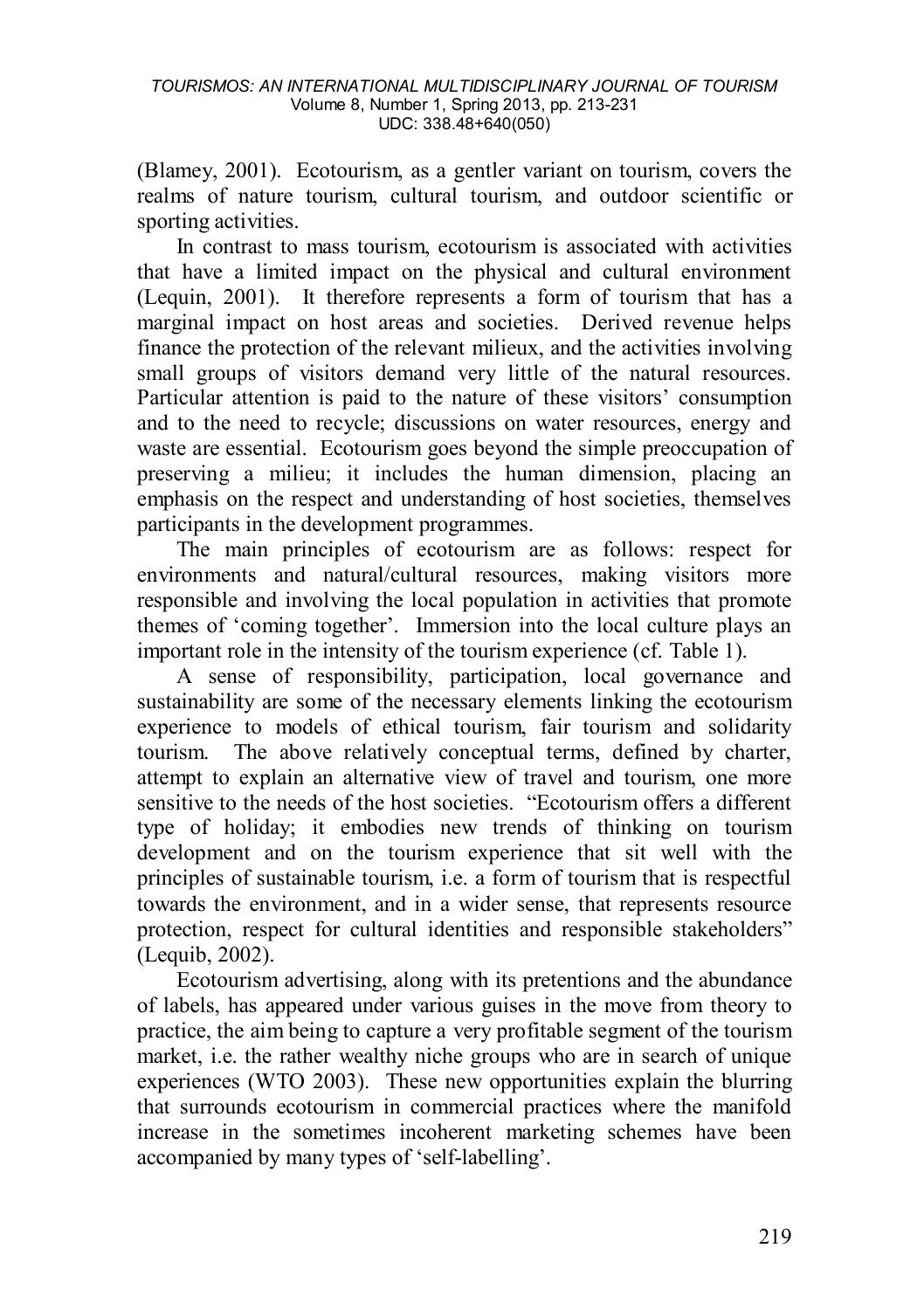| <b>I ADIE I</b> THE ECOLOGIISHI CONCEDI         |                                                                                                                                                                                               |  |  |  |  |  |
|-------------------------------------------------|-----------------------------------------------------------------------------------------------------------------------------------------------------------------------------------------------|--|--|--|--|--|
| Nature and culture                              | Preservation of milieux and regard for the<br>cultural dimension. Financial support in the<br>protection of the above milieux, limited<br>impact from activities.                             |  |  |  |  |  |
| Well-being of the receiving<br>societies        | Improvements in living conditions, and<br>diversification of economic activities. New<br>revenue, improvements in infrastructure.                                                             |  |  |  |  |  |
| Tourist responsibilities                        | Informed clientele, respectful towards the<br>milieux and the visited sites, sensitive to<br>different cultures. Educated about the<br>environment.                                           |  |  |  |  |  |
| Involvement<br>of<br>the<br>receiving societies | Given responsibility and opportunity to<br>participate in the decision-making process,<br>ownership of the activity (entertainment,<br>goods and services). Move towards local<br>governance. |  |  |  |  |  |
| Sustainability                                  | Control<br>of the volume<br>tourism<br>$\alpha$ f<br>consumption, development of the receiving<br>societies and conservation of resources.                                                    |  |  |  |  |  |
| The art of coming together                      | A tourist experience that includes the<br>opportunity for people to come together and<br>that contributes to a more equal and<br>supportive relationship building process.                    |  |  |  |  |  |

## **Table 1** The ecotourism concept

*Source: Lequin (2001), Couture (2002), Dehoorne et al. (2007)* 

#### **Economic reasons**

The concept of ecotourism is synonymous with locally controlled products, modest investments and community involvement, and has particularly appealed to international bodies (United Nations, World Bank). The ecotourism alternative could push isolated and/or disadvantaged regions with little tourism towards a new form of development that international tourism in the hands of the large international tour operators is incapable of delivering.

Ecotourism is organised around flows that are modest and diffuse, and only involves limited amounts of finance. From a strictly tourist point of view it comes across as being part of a diversification process in what the nation has to offer - a complementary approach. The relevant flows are not enough to interest the established international airlines, in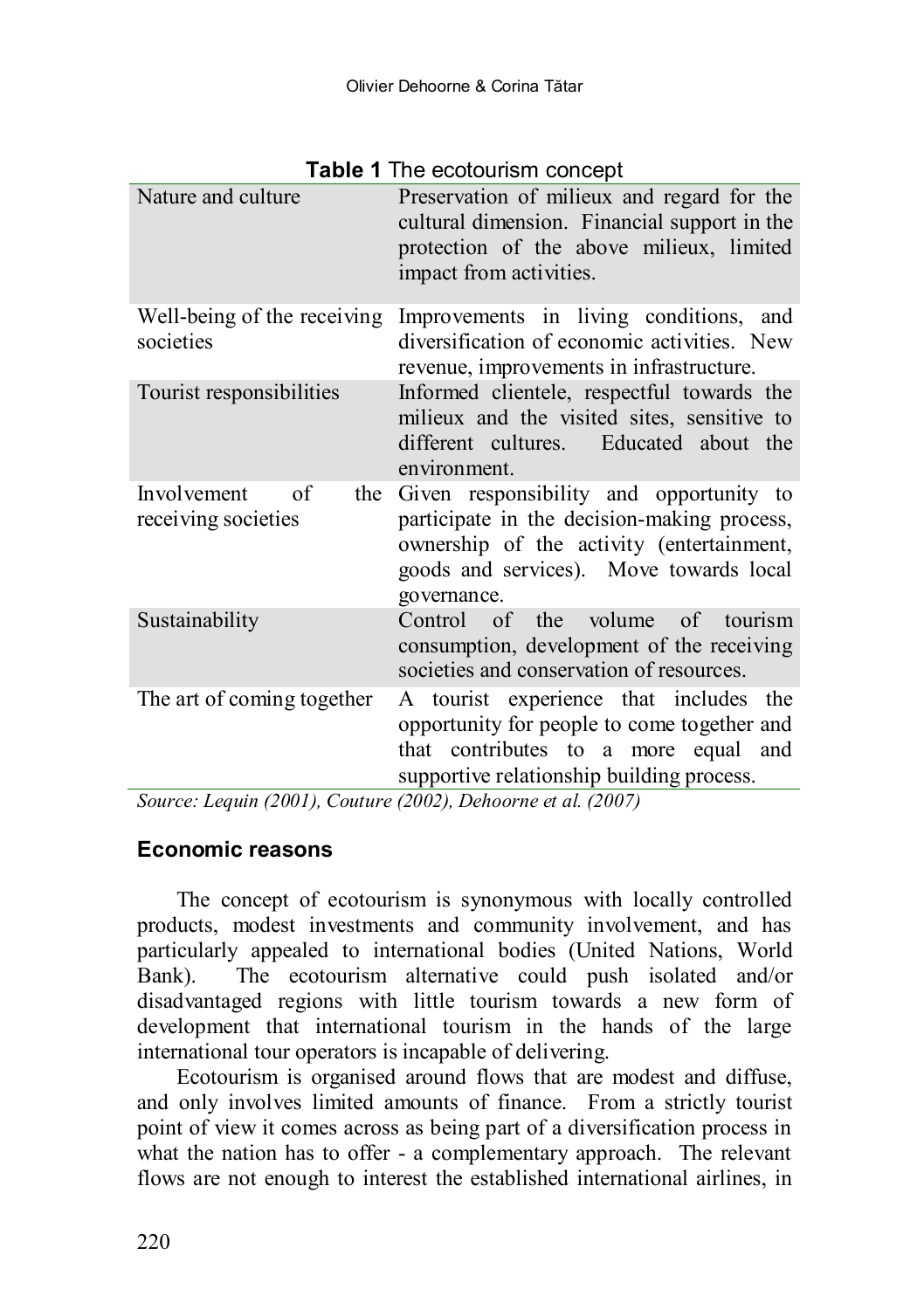contrast, at a regional development level, this well targeted financial input in relation to isolated and poverty-stricken territories can have a noticeable effect on people's well-being. Our surveys on the smaller islands of Dominica and Saint Lucia confirm the 60 % share of expenditure that directly profits the local economy as well as the distribution of the main expenditure items (Dehoorne et al 2007; Murat 2007).

| For a budget of 1,000 US dollars (excluding international transport) |            |  |  |  |
|----------------------------------------------------------------------|------------|--|--|--|
| Share remaining in the local economy                                 | 60%        |  |  |  |
| 1. Accommodation and catering (small family owned or                 | 30%        |  |  |  |
| community facilities where provisons are sourced locally)            |            |  |  |  |
| 2. Transport and local journeys (private or public transport)        | $10 - 20%$ |  |  |  |
| which is either for specific groups or available to the whole        |            |  |  |  |
| community, locally owned)                                            |            |  |  |  |
| 3. Variety of services (from local people: guides, taster 10-12%     |            |  |  |  |
| sessions with craftspeople, organisation of fun activities)          |            |  |  |  |
| 4. Support for local development projects (community)                | $6 - 10\%$ |  |  |  |
| projects designed to reinforce the organisation of education         |            |  |  |  |
| and medical services, to support environmental programmes            |            |  |  |  |
| or to introduce new tourist facilities)                              |            |  |  |  |
| from outside the local<br>Share invested<br>economy                  | 40 %       |  |  |  |
| (administration, communication<br>and<br>commercial                  |            |  |  |  |
| intermediaries, partnership with national guides who do not          |            |  |  |  |
| live in the host area)                                               |            |  |  |  |

## **Table 2** Economic benefits from ecotourism

*Source: Dehoorne et al. (2007), from The Ecotourism Society (2004, Fundación Programa Andes Tropicales – Venezuela, Bioplaneta – Mexico.*

At the very core of the endogenous development strategies, ecotourism is an "opportunity for native populations to 'reappropriate' their own milieux" (Breton, 2001). It helps in the creation of local family or community based micro businesses, in the provision of specific jobs (guide, artisan) in the community and in the improvement of local tourism residences by way of small scale accommodation units that raise the status of women. These activities bring in new revenue that circulates within the community and promotes local projects, especially in the field of medicine (building and coordinating health clinics) and education (helping the village school). These micro projects sometimes benefit from financial incentives, supportive government measures (for example, Dominica, Saint Lucia and Venezuela) and help from NGOs.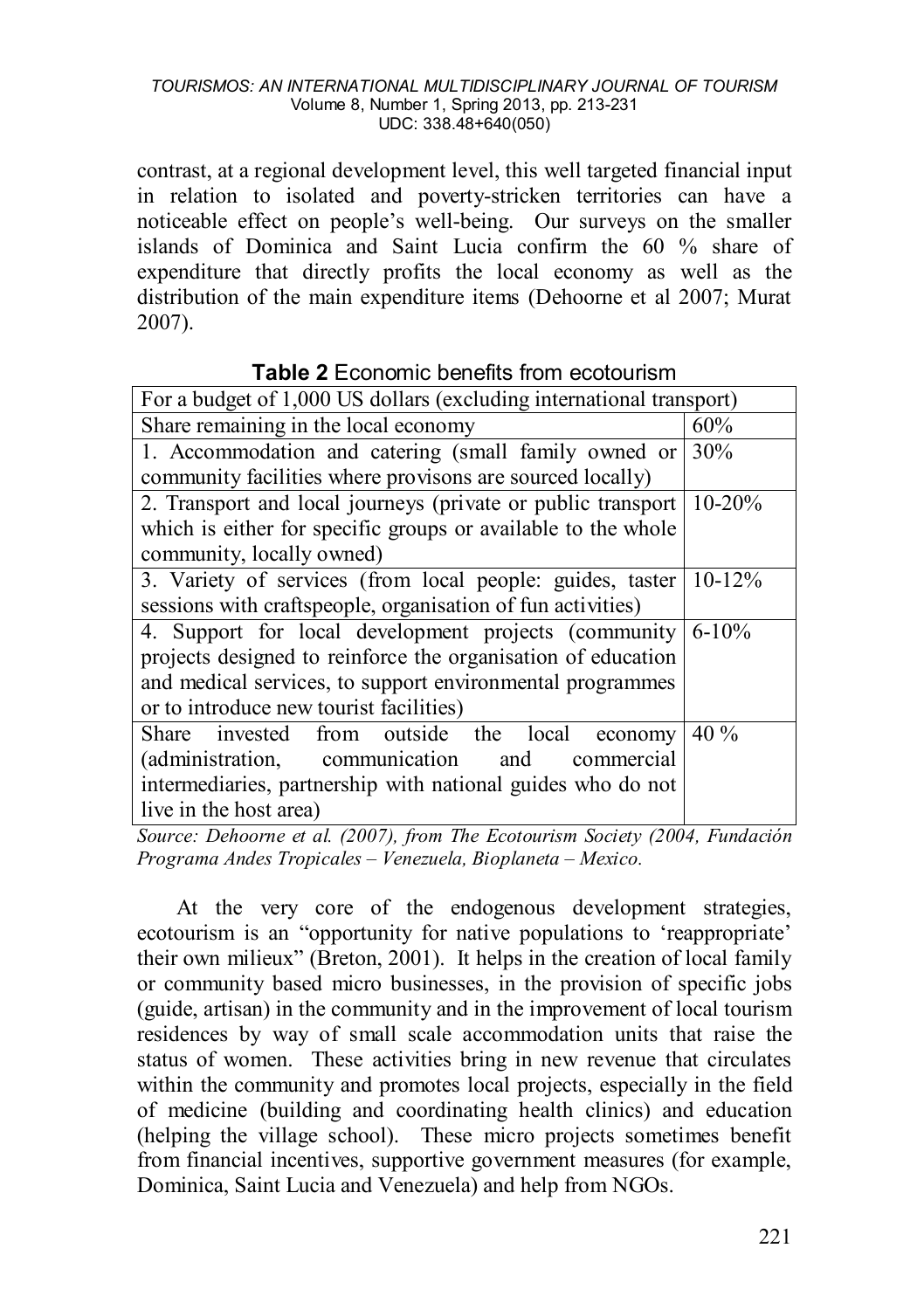Development projects that revolve around ecotourism and alternative approaches in general are particularly interesting in the case of rural communities facing deconstruction, impoverishment and depopulation, and whose culture is often scorned by societies in search of the urban dream. Let us remind ourselves that in the Caribbean region private individuals and small businesses have a very reduced role. The boom in the tourism sector has come about through complex systems that too often elude the local populations who are left experiencing bitterness and impotence in the face of inflation, the dollarization of their economies and the privatisation of their living space. In this way, reflecting on the diversification of tourism interests and their positive impact on other natural and cultural resources responds to the real concerns of these countries. It is about seeing to what extent new endogenous development initiatives would better position tourism within the host territory, away from the shorelines and the enclosed resorts, and open to other 'treasures'.

<span id="page-9-0"></span>If it is easy to agree on the theoretical principles behind ecotourism, the investigation into some examples of the Caribbean experience has enabled us to highlight the complexity of the reasoning and the issues, especially economic and political that drive these strategies.

## **ECOTOURISM WITHIN DEVELOPMENT STRATEGIES IN CARIBBEAN TERRITORIES**

#### **Territories that have the advantage of ecotourism**

Regional initiatives involving ecotourism place the emphasis on the wealth of natural resources, more notably, protected natural areas, especially those areas that are classed as being UNESCO world heritage sites, such as the Morne Trois Pitons National Park (Dominica), and the many national parks like the Culebra National Wildlife Refuge (Puerto Rico, 1909), the J. Armando Bermúdez and the J. del Carmen Ramirez parks (Dominican Republic), and the Virgin Islands National Park (US Virgin Islands). As stressed during the First Caribbean Conference on Ecotourism, organised by the Caribbean Tourism Organisation in 1991 at Belize City (cf. Figure 2), these spaces are fundamental in ensuring the success of ecotourism policies. This aspect of ecotourism is often very close to nature tourism where the notions of well being and local participation are not addressed.

Land given over to ecotourism is either interior, volcanic (northern Martinique, Basse-Terre Island at Guadeloupe), coastal though little used by resort tourism (particularly the volcanic islands and their black sandy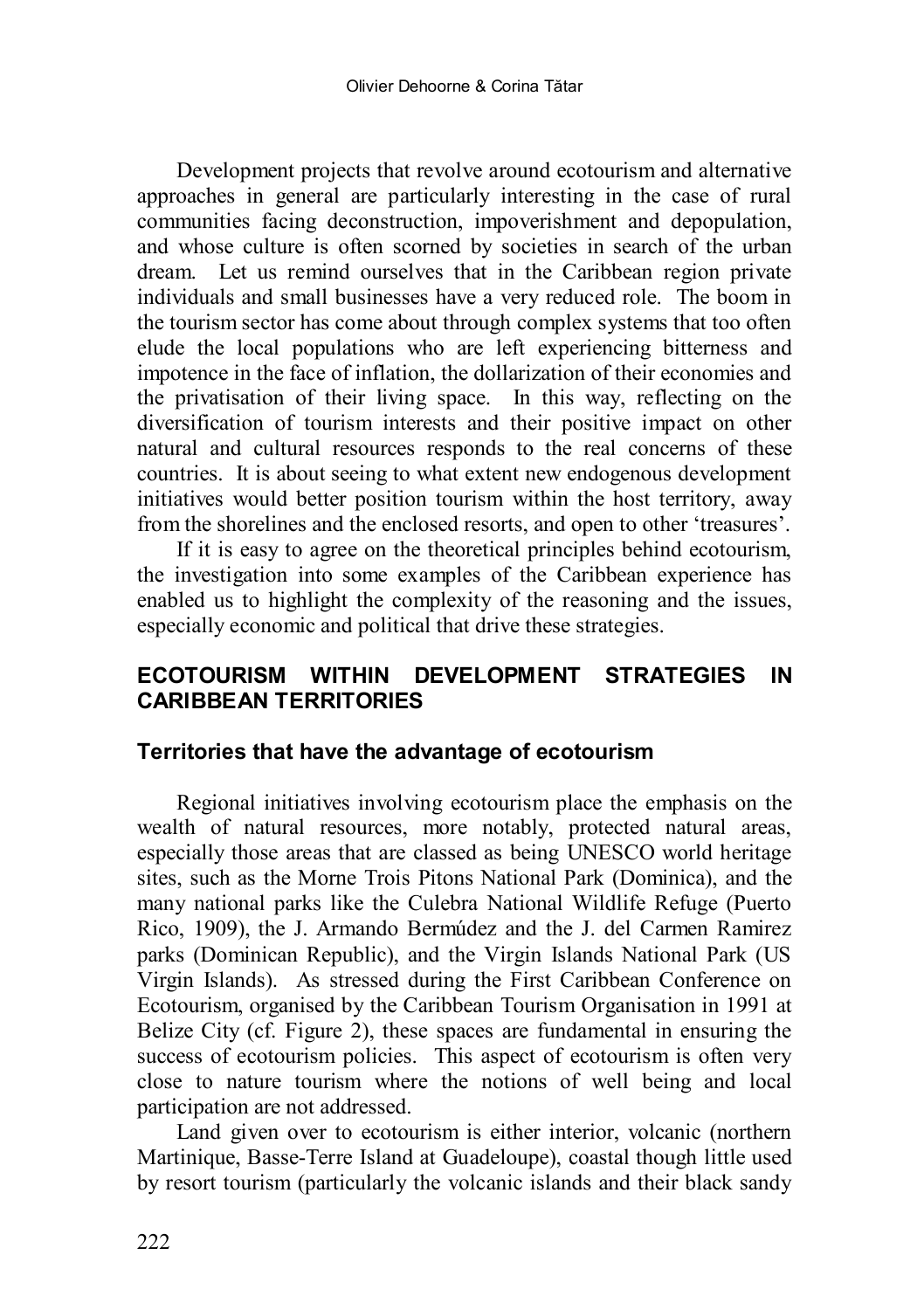beaches) or carefully preserved, for example, mangroves (cf. Table 3). Certain islands intend to profit from the new opportunities made available by their magnificent forests and wildlife.

| ◢                              | $\cdot$                                                                                                                                                                                                                       |                                                                                                                  |
|--------------------------------|-------------------------------------------------------------------------------------------------------------------------------------------------------------------------------------------------------------------------------|------------------------------------------------------------------------------------------------------------------|
| Type of location               | <i>Description</i>                                                                                                                                                                                                            | Examples                                                                                                         |
| Interior<br>mountainous areas  | Sparsely populated area with Cordillera Central<br>resources that are naturally (Dominican Rep.),<br>preserved                                                                                                                | El Yunque (Puerto<br>Rico)                                                                                       |
| Peripheral islands             | Small outlying and isolated Barbuda, Exuma<br>islands.<br>development for Inagua (Bahamas),<br>limited<br>tourism, capable of being Tobago, Saba and<br>oriented towards an exclusive Bonaire, Bird of<br>alternative tourism | state dependent, Cays and Great<br>Paradise<br>Island<br>(Trinidad<br>et<br>Tobago),<br>the<br>Grenadines        |
| Non-exploited<br>coastal zones | Barely accessible beaches, Northern coasts of<br>mangroves, dunes, swamps,<br>cliffs, wealth of resources                                                                                                                     | Curação<br>and<br>Aruba, south west<br>Jamaica, northern<br>coast of Trinidad,<br>Paria Peninsula<br>(Venezuela) |
| Offshore reefs                 | Diving sites with a reputation Cuban archipelago<br>for the wealth of their marine of Los Colorados,<br>biodiversity, presence of<br>shipwrecks                                                                               | Saba<br>Bahamas,<br>Bonaire and the<br>Cayman Islands                                                            |

| Table 3 Types of location given over to ecotourism activities |  |  |  |  |  |
|---------------------------------------------------------------|--|--|--|--|--|
|---------------------------------------------------------------|--|--|--|--|--|

*Source: Dehoorne et al. (2007), from David B. Weaver (1994)* 

Ecotourism experiences are still in their infancy, but some interesting endeavours need to be pointed out, for example, on Dominica where the focus has been on 'forest ecotourism' and on the Dutch island of Saba with its 'marine ecotourism'.

Dominica is situated between the French islands of Guadeloupe (to the north) and Martinique (to the south), and is the more mountainous of the Leeward Islands. There are fewer than 80,000 inhabitants over an area of 754 square kilometres. Running against the current of the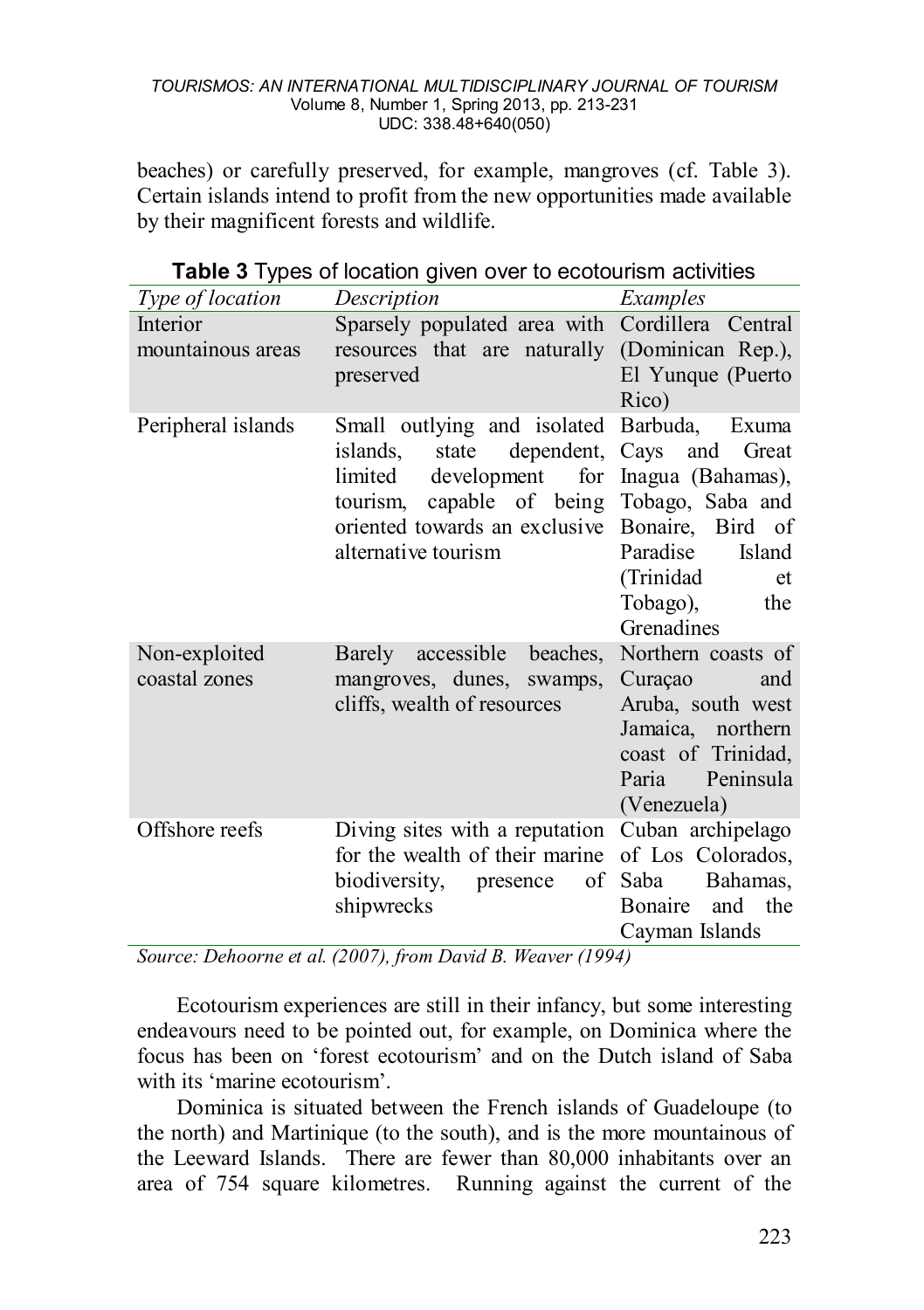dominant resort tourism model, Dominica intends to position itself as 'the island of 365 rivers' (as opposed to the Island of Antigua which is 'the island of 365 beaches'). The inland resources, the best of which are the mountains, the forests and biodiversity, all fall under the umbrella of ecotourism.

Some decades earlier, the government of Dominica had unsuccessfully tried to develop a resort-style tourism, but on this volcanic island, the absence of white sandy beaches and the long rainy season did not encourage investment. The three 'handicaps' of yesteryear: the mountains, the rivers and the waterfalls, along with the significant forest cover have now been favourably exploited as an opportunity for ecotourism. The environment on this island, sparsely populated and lacking in noteworthy infrastructures, is quite well protected. Dominica therefore makes a good case in persuading people to visit it and tourism campaigns insist on its virginal nature, the luxuriance of its forests (that cover 62 % of the island), the smoking volcanoes, and the omnipresence of its rivers and waterfalls. Ecotourism relies on a network of nature parks, micro businesses and modest accommodation units (eco-lodge style) that are endorsed by the government.

Saba provides an example of a promising economic recovery by a protected island micro territory. This small island of 8 square kilometres is dominated by a dormant volcano, Mount Scenery (888 metres high), and is located 45 kilometres south of Saint Martin. The absence of beaches has limited the tourism growth for this islet which specializes in marine ecotourism and diving. The Marine Park on Saba surrounds the island (from the high water level to a depth of 60 metres) and is at the centre of the scheme. The Saba Conservation Foundation (private nonprofit earning foundation) was set up in 1987 to coincide with the opening of the first protected area; it manages the spaces and counsels the authorities.

The Marine Park at Saba counts around thirty of the best diving spots in the Lesser Antilles. A system of zoning divides the park into pleasure and commercial zones, and a network of buoys (must be used for the purposes of mooring) facilitates the management of the diving areas and prevents the coral being damaged. It is one of the rare autonomous marine parks in the world, earning income from visitors and authorised diving companies which have to pay for the right of access, the sale of souvenirs and from donations. The regulations oblige the diver to be accompanied by an approved professional (as required on the islands of Dominica and Saint Lucia) and the cost of a three day diving stint is from 250 to 300 euros. The island has one small airport with the only regular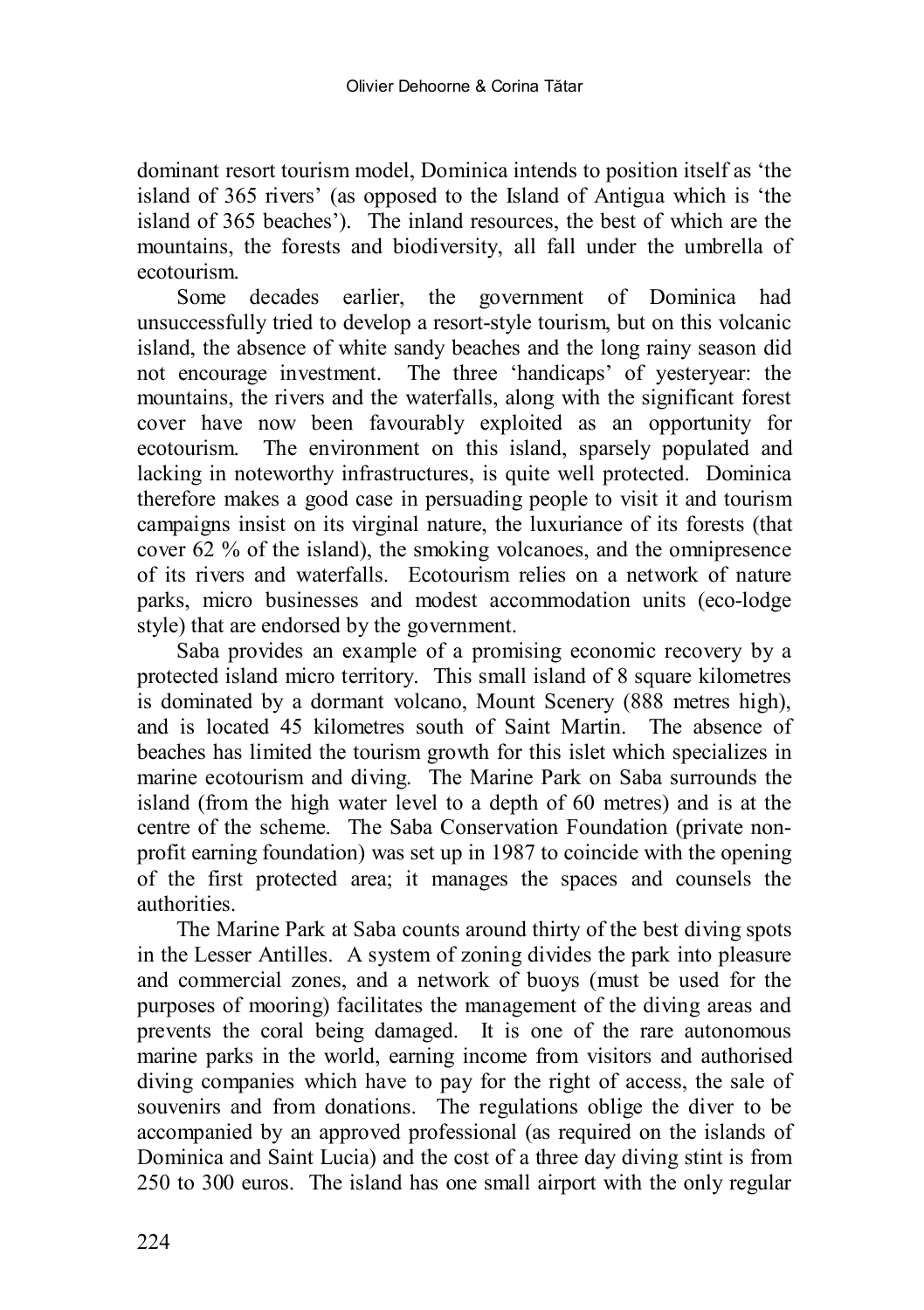flights coming from Saint Martin (where the cost of 15 minutes of flying time is equivalent to 20 % of that for a transatlantic flight between Saint Martin and Europe). Saba is also accessible by boat, again from Saint Martin, in about thirty minutes. The island has some small scale accommodation units such as guest houses and eco-lodges; catamarans complete the accommodation.



**Figure 2** Ecotourism and Protected Areas in the Caribbean Basin

## **Ecotourism: positioning and development strategies**

Several types of positioning can be identified within the current craze for ecotourism in the Caribbean. First we need to distinguish between two distinct systems: one operated by less visited destinations which hope to impose their uniqueness (nature, conservation, authenticity) on the ecotourism market and thereby break into the world market, the other operated by mass tourism destinations that use ecotourism to diversify their offer and expand it across their territories.

The investigation should also focus on the issue of site accessibility; ecotourism can be used as a means to open up peripheral territories that have been isolated for a long time, and conversely, it can be used as a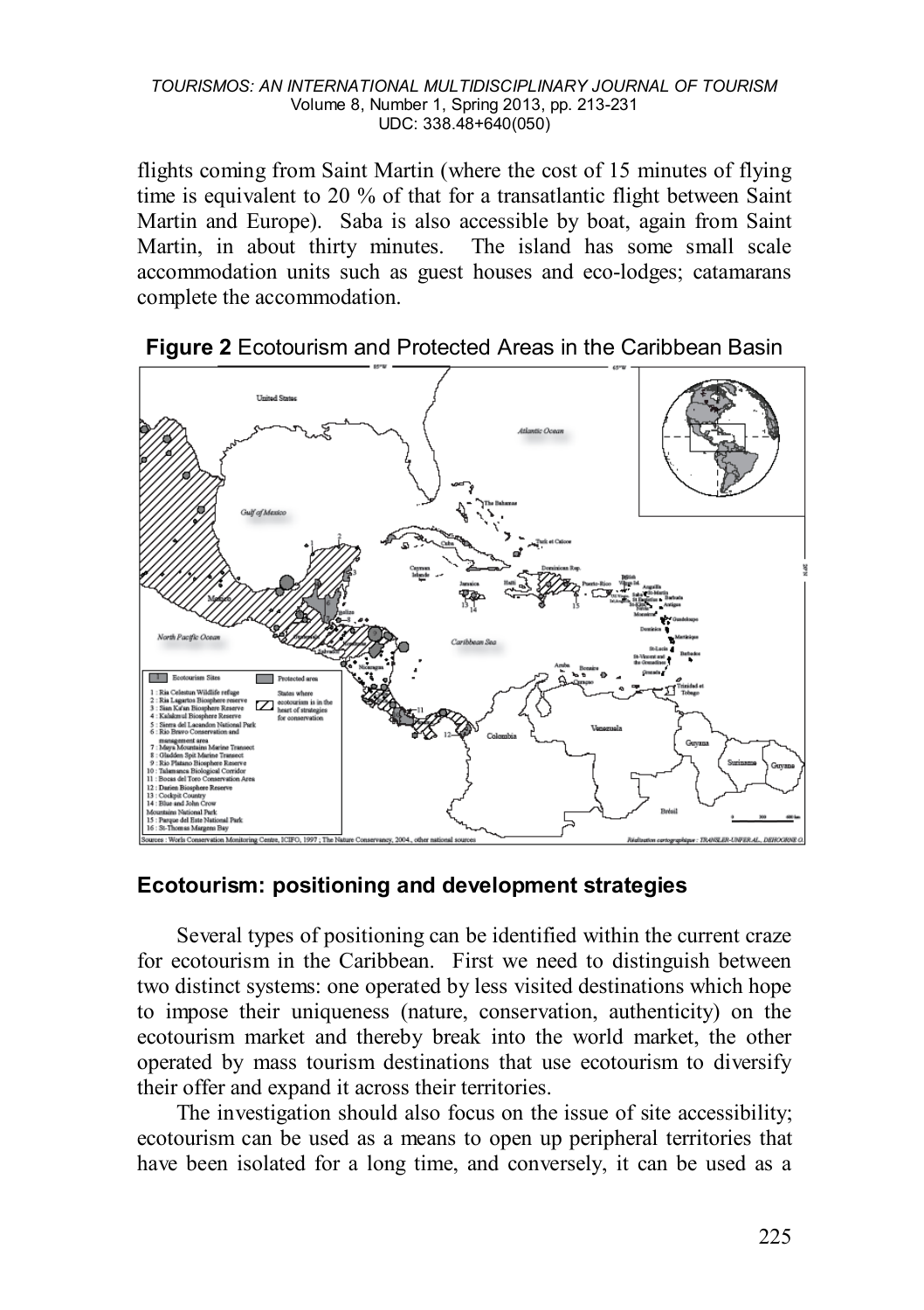pretext to close off locations and retain them as a resource for a privileged clientele.

### *Ecotourism as a tourism development strategy*

For territories that are devoid of the classic threefold resources: white sand, palm trees and lagoons, ecotourism provides an opportunity to offer something original. Underdeveloped and underpopulated islands have opted for this alternative; the stigma of being underdeveloped can then be turned to their advantage (limited urbanisation and infrastructure, relatively well-protected natural spaces). Destinations like Panama and Dominica have now followed the approach which was begun by Coast Rica some decades earlier.

Inevitably, the question of revenue becomes crucial. Even though ecotourism revenue generates substantial benefits for local people, the amount of revenue remains modest, if not insufficient. Thus, in Dominica ecotourism based on natural resources appears to be a perfectly adapted instrument to meet local needs and to initiate tourism development in the country, but when taking economic imperatives into account, authorities will be obliged to define their strategy from the following alternatives: an elite tourism for a small number of ecology conscious well-to-do clients or a mixed formula that combines mass tourism practices at certain coastal sectors (for example, from cruise ships) with practices at more protected inland sectors.

## *Ecotourism for economic recovery, free from mass tourism*

Confronted by the progress of mass tourism, ecotourism strategies have served to restrict the use of locations that are endowed with the most popular attractions (smaller islands and their lagoons). Bearing in mind the huge vulnerability of these resources and the risk of disastrous consequences that an uncontrolled access to the public at large would bring, ecotourism is a key element in the debate for a regulated and payable access to a protected resource. This is evident in the example of the marine parks where new regulations have led to the gradual disappearance of traditional practices. Following Saba's experience, small territories are choosing to focus on specific activities, such as diving.

Limited access and often the absence of regular flights have meant that visits to certain locations can be restricted to those rich enough to own their own planes. Conserving resources and controlling the flows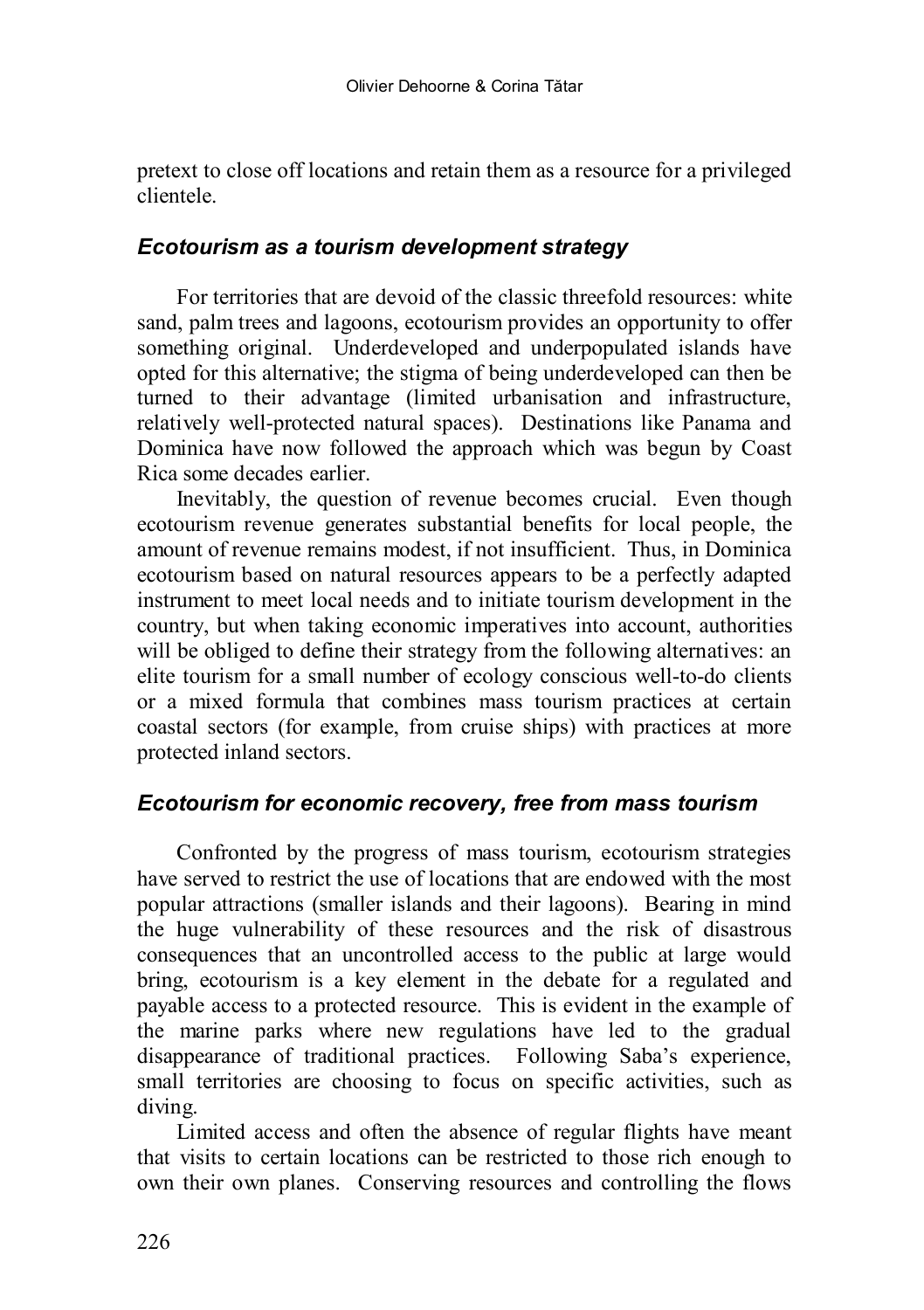contribute jointly to the preservation of locations for an upmarket tourism, similar to that found on the smaller islands of Saint Vincent and the Grenadines (in the southern half of the Antilles arc) or on the coastal archipelagos in the Gulf of Honduras.

### *From ecotourism to mass tourism*

The dilemma for destinations like Dominica which opt for tourism development via ecotourism, means choosing between maintaining low level flows (whether wealthy clientele or not) and accepting greater numbers. The knock-on effects for the country's economy will not be the same, for example, Dominica has only two minor airports which offer small scale regional flights, and yet the inherent issues of building a proper international airport in the territory's overall development are fundamental for the future of this young nation.

This is how a gradual shift towards mass tourism has come about. Tourists' interests have been changing progressively: from inland nature parks to the coasts and the beaches (artificial if necessary), and activities have become more sport-oriented: 'tree top walks', mountain bike trails and trips on quads, 4x4s, etc. Ecotourism is moving away from its initial principles; it has entered the international tourism marketplace and as it becomes more lucrative, the more important private funding becomes. Organisations are officially transferring from ecotourism to nature tourism or adventure tourism, but the 'ecotourism' labels have not been removed. The experience of Costa Rica illustrates this point entirely: the country received 1,453,000 international tourists in 2004 (compared to 435,000 in 1990) and more than 200,000 cruise ship passengers. Its ecotourism renown and its pioneering role have continued to earn it a certain reputation; the tourism sector is now the biggest source of foreign currency, making up more than 25 % of exports (Raymond 2007).

## *From mass tourism to the quest for diversification*

For those Caribbean destinations whose tourism that relies on the traditional resources of tropical beaches, ecotourism has become unavoidable. It is about individualising what is on offer by giving it a unique flavour in an increasingly competitive world market where clichés of tropical tourism have been popularized. The commitment to the environment is often superficial. Ecotourism is a simple strategy to adopt in diversifying the tourism offer. Initially the product is available as a one day excursion for a resort or cruise ship clientele, for example, on the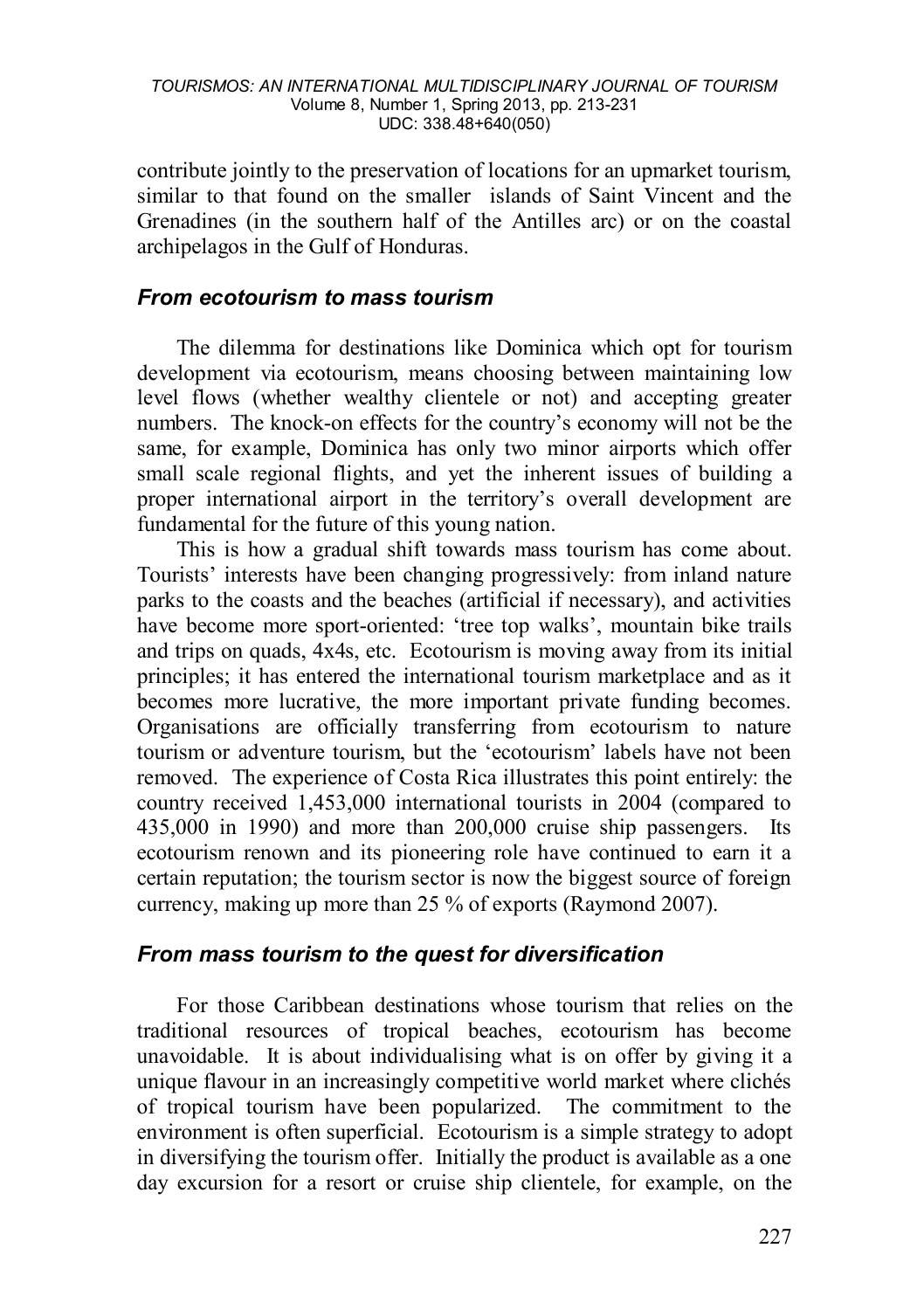Dominican Republic the Punta Cana Resort and Club created a natural reserve of 400 hectares within the perimeter of its coastal enclave. This reserve is in fact a 'study centre' that brings students to its own biodiversity laboratory and that has its own artificial reef for divers. In the same sector, the Coral Canoa Beach Hotel and Spa decided on a protection programme for iguanas.

When tourism has been well established on the coast, authorities go along with the idea of making ecotourism available further inland. The redistribution of flows answers concerns about the economy and land use planning. So often this alternative tourism can play a part in underprivileged areas through local development projects that fight poverty. The larger Caribbean destinations (like the Dominican Republic, Cuba and Jamaica) have settled on this approach as have the smaller islands with a well developed resort tourism (Barbados, Guadeloupe, Saint Lucia).

## **CONCLUSION**

The rationale beyond ecotourism makes perfect sense in the Caribbean where a system of mass tourism has imposed a rigid extraverted development. It is a question of driving new alternative approaches that are both complementary and original, and that are better integrated into the host milieux and societies, thereby actively involving local communities and maximising benefits. This can happen by way of ecotourism projects based on activities that are more appropriate and viable for the overall functioning of these societies, as much economically, as ecologically or politically (Hall and Lew 1998; Weaver 2001). However, when we take into account the financial limitations encountered by these programmes, the relationship between development and conservation is uneven, often leaning towards what is cost effective. Their stability then depends on the different public and private stakeholders being able to work jointly with the local communities; new projects are put together within an atmosphere of complex and unbalanced confrontations, and funded by international donors and NGOs.

In its conceptualisation, ecotourism acts as a basis for compromise between a well thought-out plan of access to resources and the sustainability of ecosystems; it also contributes to the development and to the well-being of the host society. The model is fragile and the local reasoning behind these strategies is uncertain: ecotourism can help countries move away from underdevelopment or it can also be used by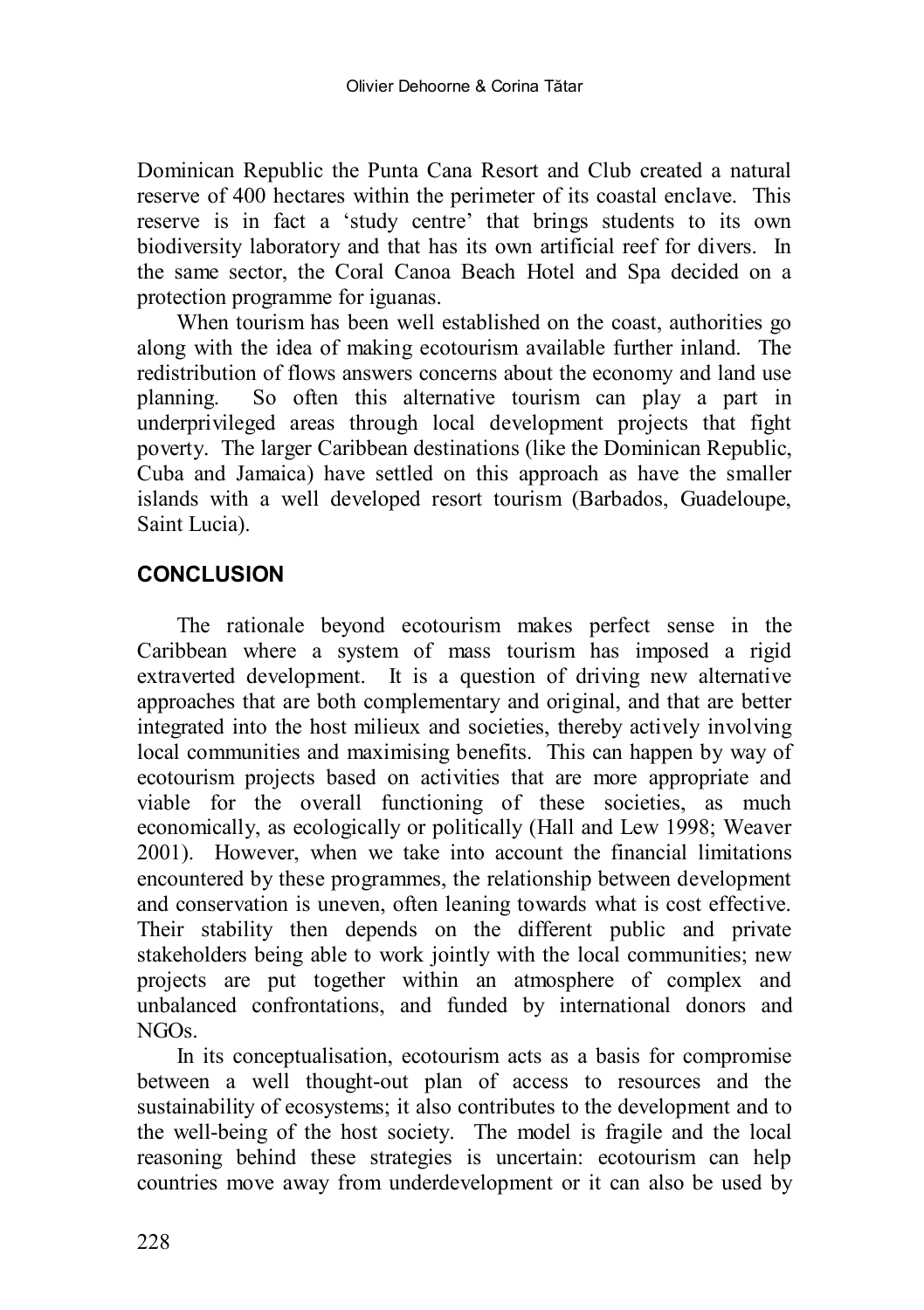policy makers as an excuse to close sites and therefore exclude certain population categories (local or tourist).

Resource problems are many in the Caribbean area where the potential of each island, large or small, has been assessed and future uses have been planned. Outside of simple ecotourism practices, as of now, the pivotal issue concerns the management of, the access to and the control of resources, especially vulnerable resources.

#### **REFERENCES**

- Blamey, R. (2001). Principles of Ecotourism. In *The Encyclopaedia of Ecotourism,* Oxon, UK, New York, NY, CABI Pub, pp. 5-22.
- Breton, J-M. (2001). *L'écotourisme : un nouveau défi pour la Caraïbe ?* Paris, Karthala.
- Brigulio, L., Archer, B., Jafari, J. & Wall, G. (1996). *Sustainable Tourism in Islands and Small States: issues and policies*. London, Pinter.
- Caribbean Tourism Organisation. (2002). *Caribbean Tourism Statistical Report*. St. Michael (Barbados), CTO.
- Couture, M. (2002). L'écotourisme, un concept en constante evolution. *Téoros*, Vol. 21, No.3, pp.5-13.
- Daly, H.E. (1990). "Sustainable growth: an impossibility theorem.", *Development Journal of Society for International Development*, Vol. 3, No.4, pp.45-47.
- Dehoorne, O. (2007). Le tourisme dans les Caraïbes. Logiques régionales et enjeux environnementaux. *Téoros*, Vol. 5, pp.179-205.
- Dehoorne, O. (2006). L'avènement du tourisme de masse sous les tropiques. Eléments de réflexion sur les enjeux touristiques dans l'espace caribéen. *Etudes Caribéennes*, Vol. 4, pp.41-50.
- Dehoorne, O., Saffache, P. & Augier, D. (2007). Tourisme et écotourisme dans la Caraïbe. Eléments de réflexion sur les stratégies de développement. *Etudes Caribéennes*, Vol. 6, pp.27-47.
- Duval, D.T. (2004). *Tourism in the Caribbean. Trends, development, prospects.* Routledge.
- Goodland, R. (1992). The case that the world has reached its limits: more precisely that current throughput growth in the global economy cannot be sustained. *Population and Environment*, Vol. 13, No.3, pp.167-182.
- Hall, M.C. and Lew, A. (eds.) (1998). *Sustainable Tourism, A geographical perspective.* Haslow, Longman Edit.
- ISLAND RESOURCE FOUNDATION (1996). *Tourism and Coastal Resources Degradation in the Wider Caribbean*, St. Thomas (IVA), Island Resources Foundation.
- Lequin, M. (2002). L'écotourisme. Expérience d'une interaction nature-culture. *Téoros*, Vol. 21, No.3, pp.38-42.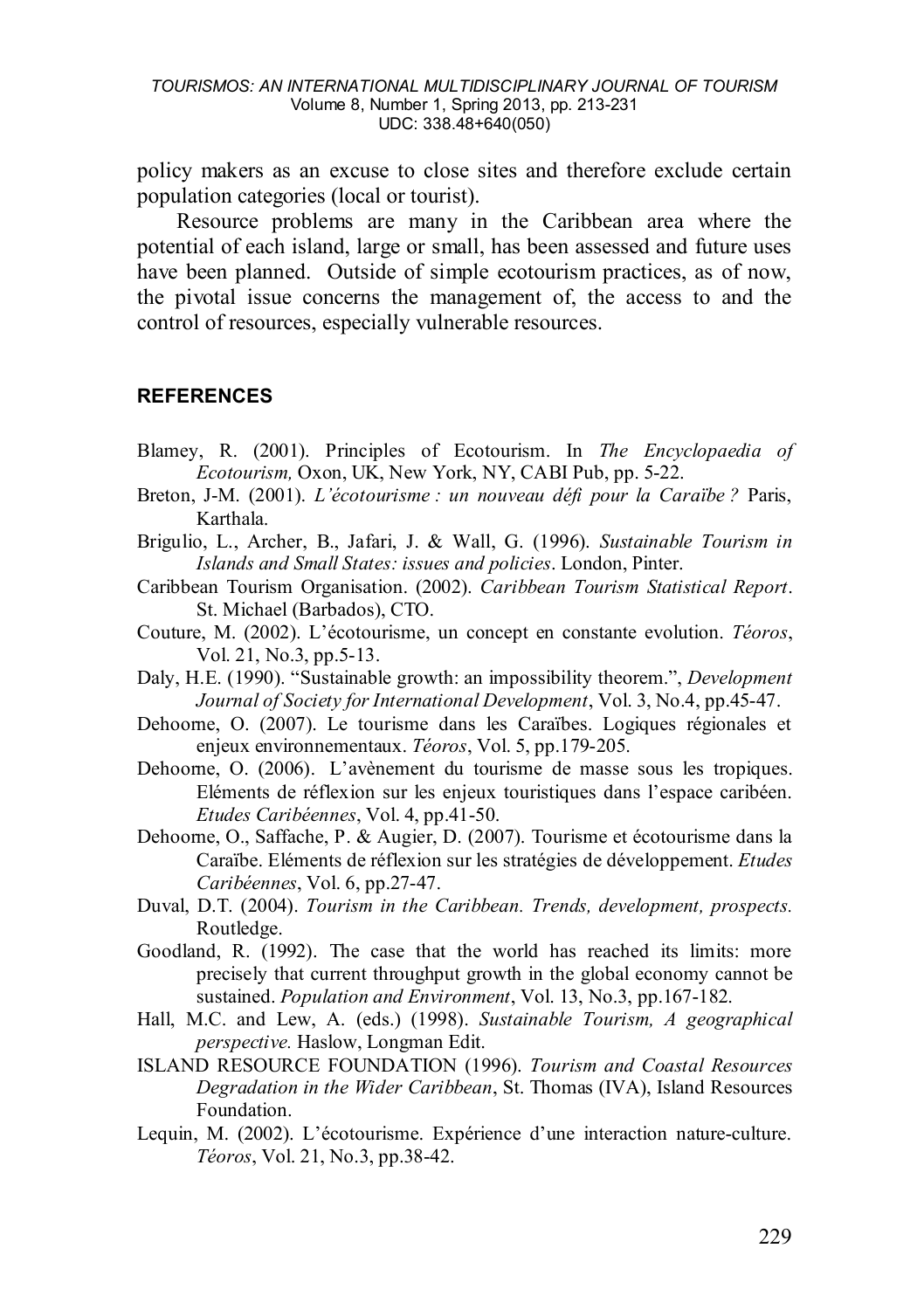- Lequin, M. (2001). *Ecotourisme et gouvernance participative.* Presses de l'Université du Québec.
- Lockhart, D.G. & Drakakis-Smith, D. (1997). *Island Tourism: trends and prospects*. London, Pinter.
- Murat, C. (2007). *L'écotourisme comme alternative touristique. Eléments de réflexions à partir de l'exemple dominicais*. Master Droit-Economie, Université des Antilles et de la Guyane.
- Patullo, P. (1996). *Last Resorts: The Cost of Tourism in the Caribbean*. London, Castell.
- Raymond, N. (2007). Costa Rica : du petit pays « démocratique, sain et pacifique », au leader de l'écotourisme et de la protection de l'environnement. *Etudes caribéennes*, Vol. 6, pp.49-65.
- Saffache, P. (2000). Caractéristiques physiques, fonctionnements dynamiques et modalités de protection du littoral martiniquais. *Terres d'Amérique,* Vol. 3, pp.293-312.
- Sheller, M. (2003). *Consuming the Caribbean: From Arawaks to Zombies.* London and New York, Routledge.
- Weaver, D.B. (1988). The Evolution of a 'Plantation' Tourism Landscape on the Caribbean Island of Antigua. *Tijdschrift voor Economische en Sociale Geografie,* Vol. 79, pp.313-319.
- Weaver, D.B. (1994). Ecotourism in the Caribbean Basin. In E. Cater and G. Lowman (Eds.) *Ecotourism: a Sustainable Option* (pp. 159-176), John Wiley & Sons Ltd.
- Weaver, D.B. (2001). Ecotourism as Mass Tourism: Contradiction or Reality? *Cornell Hotel and Restaurant Administration Quarterly*, Vol. 42, No.2, pp.104-112.
- Wilkinson, P.F. (1999). Caribbean cruise tourism: delusion? Illusion? *Tourism Geographies*, Vol. 1, No.3, pp.261-282.
- Wilkinson, P.F. (2004). Tourism policy and Planning. In St. Lucia and S. Gössling (Eds.) *Tourism and Development in Tropical Island* (pp. 88-120), Cheltenham (UK): Edward Elgar.
- World Tourism Organisation. (2003). *Sustainable development of Ecotourism. A Compilation of Good Practices in SMEs*, Madrid, WTO.
- World Tourism Organisation. (2005). *Americas*. Madrid, WTO.
- World Tourism Organisation. (2006). *Compendium of Tourism Statistics*, Madrid, OMT.
- World Travel and Tourism Council. (2001). *World Travel and Tourism Council, Year 2001. Tourism Satellite Accounting Research (Caribbean).* London, World Travel and Tourism Council.

*SUBMITTED: APR 2012 REVISION SUBMITTED: OCT 2012 ACCEPTED: NOV 2012 REFEREED ANONYMOUSLY*